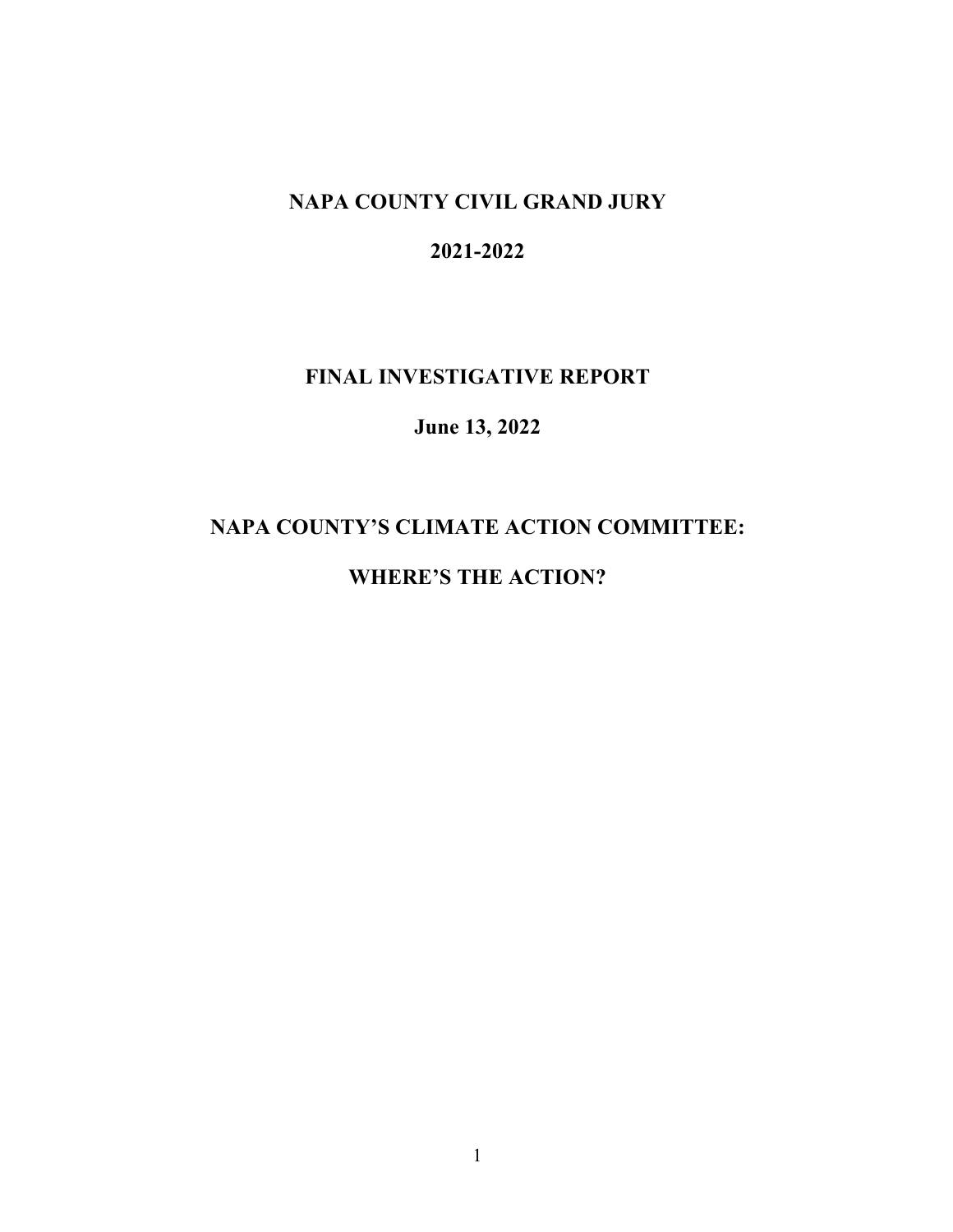# **TABLE OF CONTENTS**

**Page**

| <b>Summary</b>         | 3 |
|------------------------|---|
| <b>Background</b>      | 3 |
| <b>Methodology</b>     | 3 |
| <b>Discussion</b>      | 4 |
| <b>Findings</b>        | 7 |
| <b>Recommendations</b> | 7 |
| <b>Responses</b>       | 8 |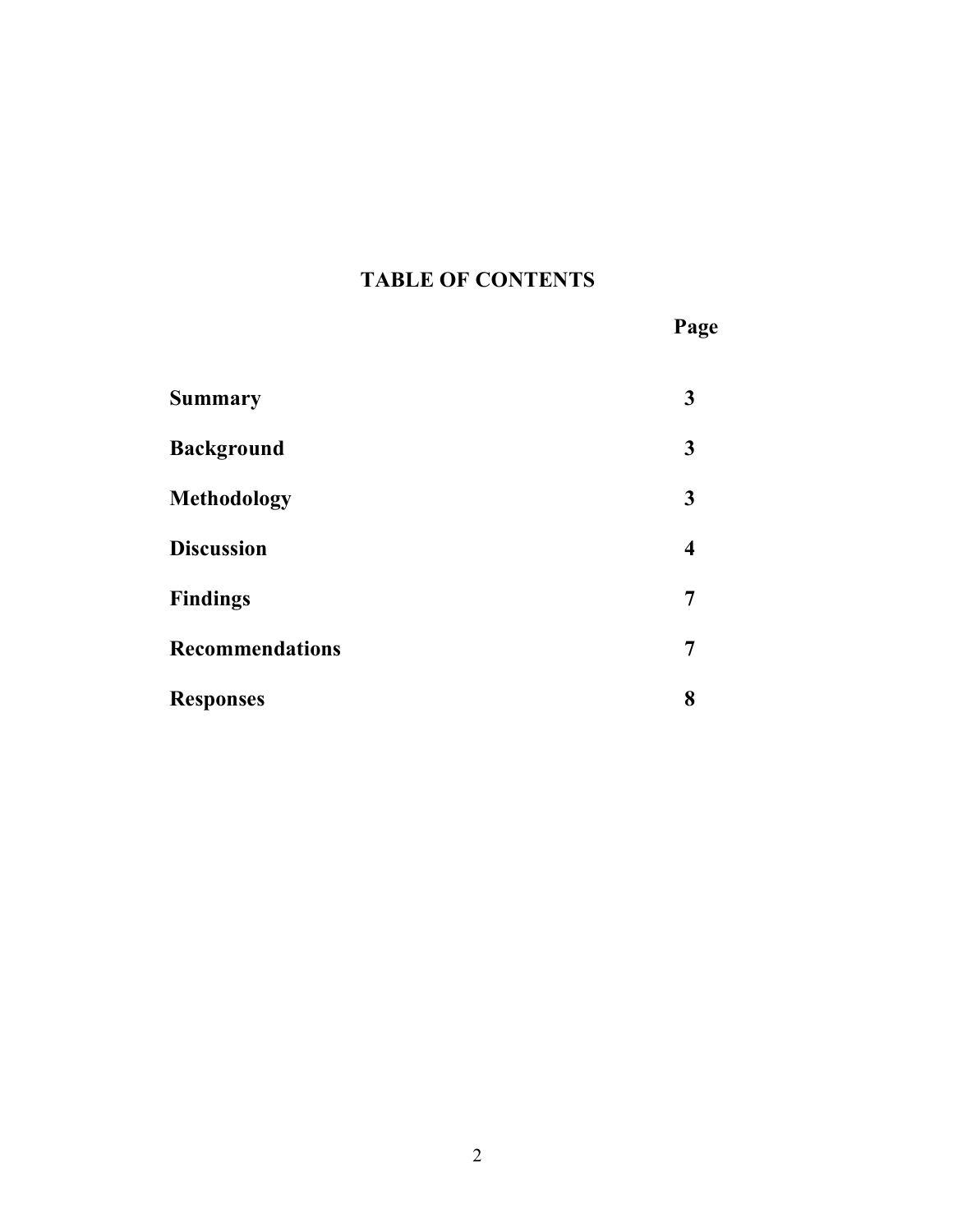### **SUMMARY**

The 2021-2022 Napa Grand Jury undertook to examine the workings and accomplishments of the Napa County "Climate Action Committee," now functioning under a formal cooperative Joint Powers Agreement (JPA). The Grand Jury concluded that the committee in its present form is not fulfilling the goals and responsibilities set forth in either its origin document or the JPA that currently governs its operation. While potentially well intentioned, it has failed to provide timely measurable goals and action plans to its constituent jurisdictions. It has accomplished little since its first public meeting in November 2019, notwithstanding that its members frequently express the need for concerted, coordinated efforts to address the climate emergency confronting the world.

#### **BACKGROUND**

After examining the status of Napa County's Climate Action Plan (CAP), the previous 2017-2018 Napa County Grand Jury concluded that it remained a "work in progress," notwithstanding that it had been proposed ten years previously. At the time of that investigation, climate change was described as an immediate and significant health, environmental, economic, and national security danger that would likely have planetary consequences.1 Since the date of that Grand Jury report, the potential consequences of greenhouse gas emissions (GHG), in the estimation of the majority of the scientific community, has risen to the level of a planetary *emergency*.2

One of the findings of the previous Grand Jury was that there was the lack of climate action planning coordination existent between the jurisdictional communities within Napa County. Whether or not related to that finding and the recommendation that such a collaborative structure be created, the six Napa County governmental jurisdictions subsequently passed resolutions to form a Climate Action Committee (CAC) in June 2019. After much debate, the jurisdictions agreed to create a Joint Powers Agreement structure that was described in some meetings as a "middle of the road" solution which left the committee in an advisory capacity only. The 2021- 2022 Grand Jury undertook an evaluation of that committee's workings seeking to determine whether it has lived up to the modest goals it set for itself and, further, to determine whether the Climate Action Committee in its present iteration provides the Napa Valley community with the leadership necessary to effectively address the climate emergency which is upon us.

### **METHODOLOGY**

In preparing this report about the Napa Climate Action Committee CAC), the Grand Jury interviewed seven CAC members and several county and local jurisdiction staff members. The

<sup>&</sup>lt;sup>1</sup> 2017-2018 Napa Grand Jury Final Report: Napa County Climate Action Plan – A Work in Progress.

<sup>&</sup>lt;sup>2</sup> UN News, April 2022: "UN climate report: It's 'now or never' to limit global warming to 1.5 degrees;" Scientific American, April 12, 2021: "We Are Living in a Climate Emergency, and We're Going to Say So."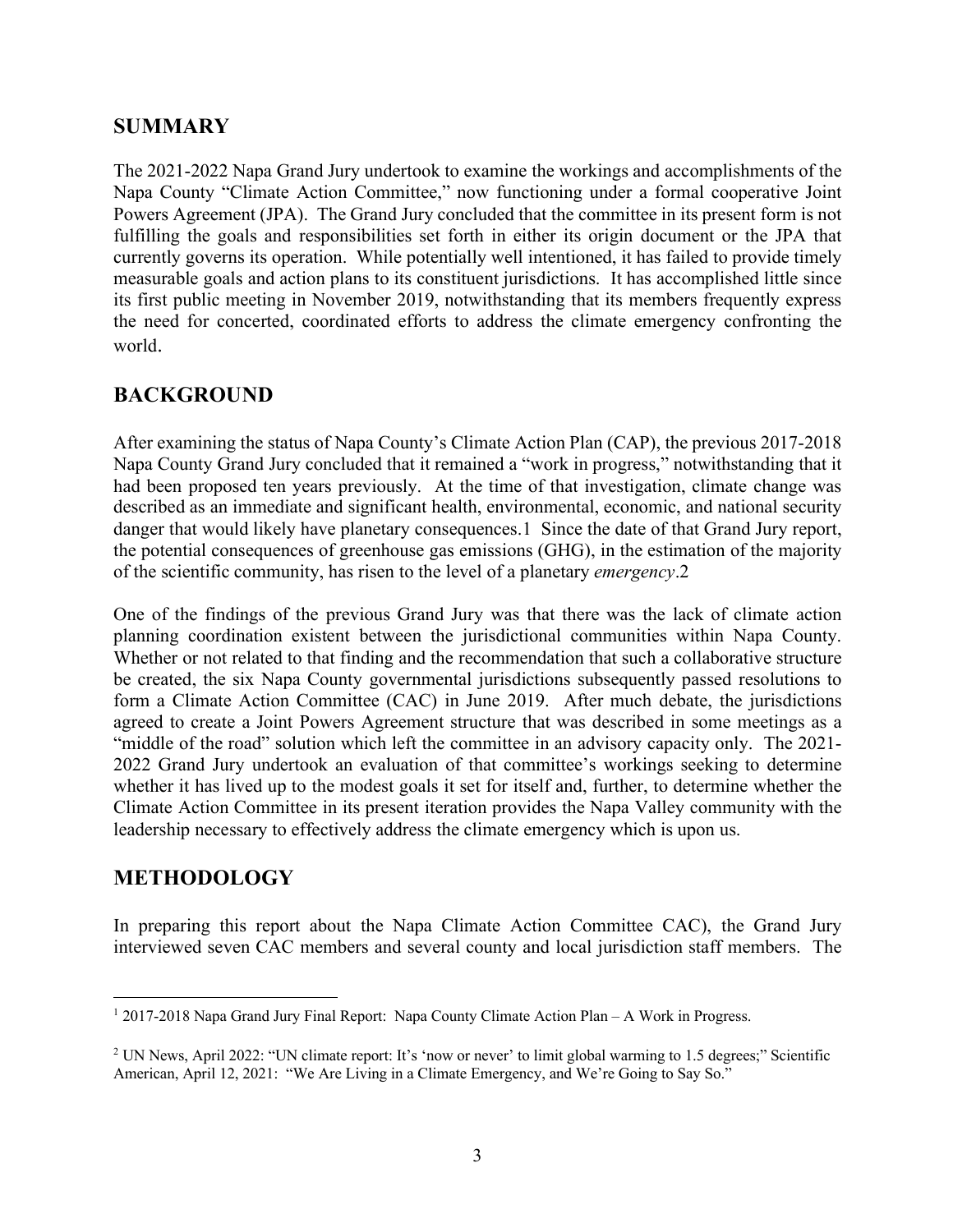Grand Jury also interviewed various Napa County community members active and knowledgeable in the promotion of Green House Gas (GHG) reduction efforts.

Monthly CAC meetings, mostly through the CAC video recordings were reviewed, along with articles in the Napa Register and Saint Helena Star about local climate action activities. Finally, the Grand Jury also reviewed websites of the following Agencies to better understand and follow their actions:

- California Air Resources Board (CARB)
- Bay Area Air Quality Management District (BAAQMD)
- California Energy Commission
- Upper Valley Waste Management District
- California Building Standards Commission
- Napa County 2018 Draft Climate Action Plan
- Charge Point Website
- EVGO Website
- State of California Public Utilities Commission
- Contra Costa County Climate Action Committee
- Sonoma County Climate Action Committee

#### **DISCUSSION**

This investigation sought to determine how effective Napa's Climate Action Committee had been in coordinating and implementing county-wide programs seeking to address the effects of greenhouse gas emissions and to determine whether it provided meaningful assistance to the various member entities in their individual efforts to do so. As the investigation proceeded, the Grand Jury expanded its inquiry to consider whether the current CAC structure and charter can be effective in accomplishing its stated mission.

The CAC is the only body focused on county-wide climate change mitigation activities. The original resolutions upon which the Committee was formed proposed that the Committee would identify countywide goals and strategies for addressing climate change, including an updated greenhouse gas (GHG) inventory, countywide goals and timelines, and common GHG reduction standards for each jurisdiction to adopt independently and that it would "develop cost estimates and funding opportunities for shared projects ...."<sup>3</sup> The Committee held its first public meeting in November 2019. In the January 2020 meeting, much discussion occurred about what the Committee should be and what it could be. The prevailing sentiment from the Committee members was that climate change was an emergent situation that required action rather than promises. One person suggested that the Committee might more accurately be identified as the "Emergency Climate Action Committee." As another member pointed out, people come together best when they are confronted with an emergency that requires co-dependent conduct and that such an

<sup>&</sup>lt;sup>3</sup> Proclamation: "Countywide Commitment to Address Climate Change," June 2019; Napa County Board of Supervisors Board Agenda Letter, April 20, 2021; Recitals in Cooperative Joint Powers Agreement to Fund and Administer The Napa Countywide Climate Action Program, adopted April 20, 2021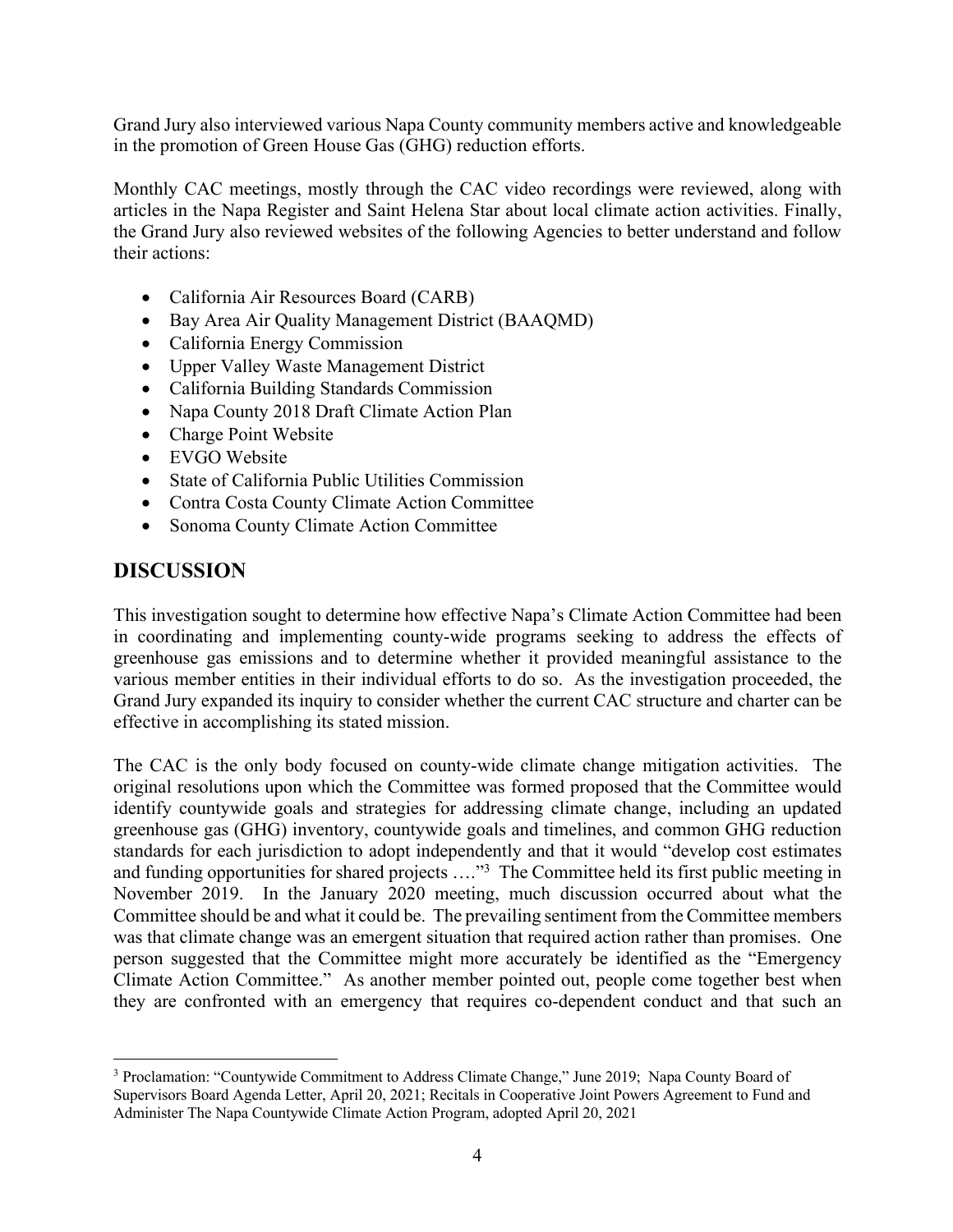emergency is now in front of us. Unfortunately, that cooperative action-based spirit, to which Committee members have repeatedly given lip service, has not been backed with concrete action.

Nowhere is the lack of action, as opposed to rhetoric, better demonstrated than by the committee's path to organizing itself. Notwithstanding the fact that there was general agreement at the Committee's first public meeting in November 2019 that there was a need for an integrated plan within the County that would provide real, rather than aspirational, goals and a system to monitor the progress toward those goals, the Committee spent the next *fifteen months* developing an agreed upon Joint Powers Agreement (JPA). In the end, this JPA essentially preserved the independence of each jurisdiction within it and dictated that the organization would be advisory only. Although the Committee received presentations on various subjects during those intervening months and entertained public comment urging it to take action on the subject of GHG reduction, its only actual accomplishment was eventually to agree on funding an updated GHG inventory, a project that had been on the books for the County for many years.<sup>4</sup>

Similarly, the Committee initially identified the potential need for a collaborative approach to developing an Electric Vehicle (EV) charging station infrastructure in Napa Valley. It sought and was provided an inventory of the number, location and type of existing EV charging stations at its April 24, 2020 meeting. Even so, development of plans and budgets for EV charging expansion and procurement did not proceed. Moreover, CAC members as a group did not appear to be aware of the details and extent of EV charging station subsidy programs currently available through the California Energy Commission and the Bay Area Air Quality Management District. It was not until its most recent meeting (April 2022) that the Committee reached a general agreement on retaining a consultant to create an EV charging plan, a process estimated to take an additional six to nine months. Even so, that recommendation needs to return to each jurisdiction for its approval of funding before the RFP (Request for Proposal) process to retain such a consultant can begin.

In the course of its interviews, the Grand Jury was repeatedly told that much of the delay in completing action items was due to the lack of a current GHG inventory (now due in August/September 2022). All interviewees agreed, however, that percentage-wise, the new inventory will likely mirror the results of the 2009 inventory. By far the largest contributors to GHG in Napa Valley are transportation (including agricultural vehicles) and buildings. Essentially, the targets for GHG reduction have not and will not change. Nonetheless, the CAC has made no significant attempts to promote programs that would address these sectors since its inception in 2019. Neither has it sought out cooperation from, or the significant expertise existent in, the agricultural sector. It has thus failed to consider vineyard-related hydrocarbon emissions that might be addressed on a collaborative basis.

Further, the Grand Jury observed that, although most of the cities and towns within Napa County have some sort of Climate Action Plan or a commitment to complete one in the near future, there is absolutely no mechanism in place to determine whether such plans are current with technology and science, nor is there any monitoring to determine if the goals and actions to be taken have been actually accomplished. There is thus no plan underway to determine what potential efficiencies and cost savings might be accomplished by county-wide cooperation on various potential GHG mitigations. Models of well-developed county-wide plans that have implemented such methods

<sup>4</sup> The County's existent GHG inventory was completed in 2009 and is based on data from 2005.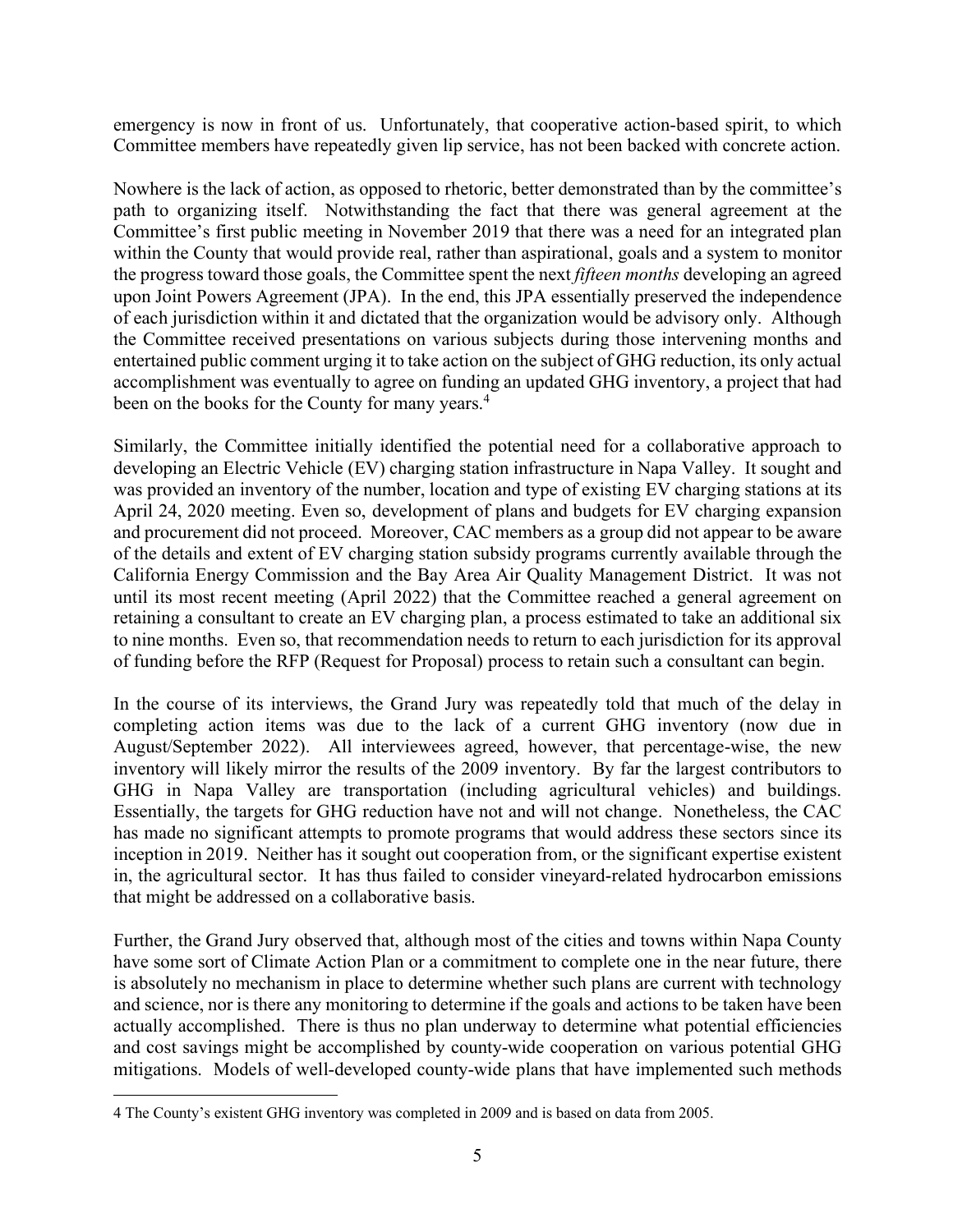are available from nearby counties such as Sonoma County. Napa does not have to "reinvent the wheel." It can and should take cues from these other neighboring jurisdictions.5

The attitude of each jurisdiction in Napa County is dominated by a tendency of wanting to 'go their own way,' examining and adopting programs that only make sense for each of them. The Grand Jury concluded that the CAC is not living up to its charter of "identifying mutually agreed upon climate goals and action items for consideration by the individual Member Agencies." It has failed to recommend intelligent county-wide programs to address the climate change impact of transportation and buildings, and ways of measuring them, the only way of making progress towards realistic targets.

In its previous report of the still incomplete Napa County Climate Action Plan, the 2017-2018 Grand Jury observed:

"Almost to a person, there is agreement that a collaborative effort by all the County jurisdictions is the preferred method of dealing with climate change issues, yet, presently all are "going it alone." They point to unaligned interests making consensus difficult to achieve as the reason. Many say their individual efforts are too far down the road now to make a joint project a reality, and don't want the possible recriminations of being thought to be the one(s) that put the brakes on ongoing efforts".6

Apparently, little has changed in the past four years. The various jurisdictions continue to have cooperation issues when action, rather than rhetoric is called for.

The Grand Jury's investigation found that the CAC's structure contributes to its lack of success. It is an ungainly body of mostly elected officials, limited by its advisory status. It lacks vision and county-wide leadership to bring the different jurisdictions together to adopt and address a set of common goals and to monitor the member jurisdictions' progress The individual CAC members express the intent to address climate change with new programs but their inability to agree on a structure that would elevate this body to something more than an "advisory only" status has blunted the committee's impact and prevented it from addressing GHG issues on a timely county-wide basis.

In fairness, the Grand Jury observed that the CAC has provided a single point of contact with the public on the issue of GHG reduction. Potentially, individuals and group representatives no longer need to attend meetings at six different jurisdictions to make themselves heard on the subject. Yet this is blunted to some extent by the problem of each jurisdiction going its own way and operating on a non-collaborative course. The latter would be minimized if authority for GHG mitigation actions was centralized in the CAC.

<sup>5</sup> See for example: Regional Climate Protection Authority (Sonoma County) at https://rcpa.ca.gov/what-wedo/climate-action-2020/ Imbedded link to "Regional Climate Action Plan"

<sup>6</sup> 2017-2018Napa County Grand Jury Final Report, p. 9.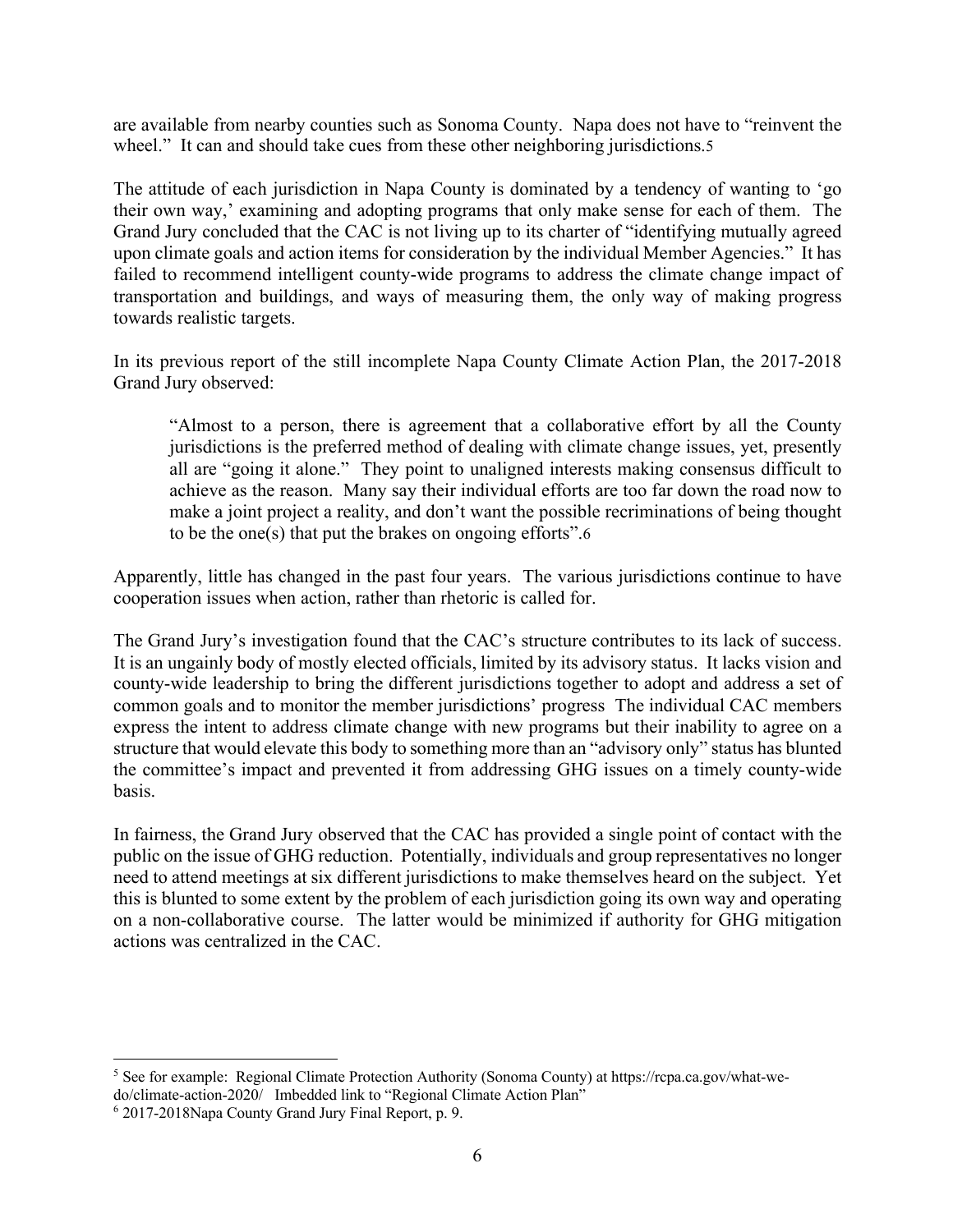## **FINDINGS**

- F1. The CAC has not been effective in developing and implementing actions for county-wide programs to combat climate change.
- F2. Interviews of Napa CAC members confirmed that the Napa County CAC has decided not to take any major steps toward greenhouse gas (GHG) reduction until the GHG study is released.
- F3 Interviews revealed that the CAC was generally unfamiliar with the EV charging station subsidy programs currently available through the California Energy Commission and the Bay Area Air Quality Management District.
- F4. The CAC struggles with a lack of county-wide GHG mitigation funding. However, it has not placed a priority on having an experienced, effective grant and funding pursuit individual on staff to seek and secure GHG reduction grants, even though grant subsidies for programs like EV charging stations currently exist.
- F5. Past studies have stated that the two largest GHG emission categories are Transportation and Buildings. The Grand Jury's interviews confirm that these two categories are expected to remain the top two items in the GHG study currently underway. The CAC in its three years of existence has not defined and proposed any action items to address the top two categories of emissions.

### **RECOMMENDATIONS**

- R1. The CAC should increase the sense of urgency in implementing GHG emission reduction actions.
- R2. The CAC should create monitoring protocols that seek to identify what its individual members have set as goals and to identify whether they have met meaningful standards consistent with those goals. These should be formalized and reported to the CAC on a quarterly basis.
- R.3 The CAC should provide a detailed prioritized list of potential projects for possible grant funding and either retain or designate a current staff person as a grant researcher and writer to identify and seek grants from any possible source.
- R.4. The CAC should restructure itself to provide authority over and accountability of its member jurisdictions.